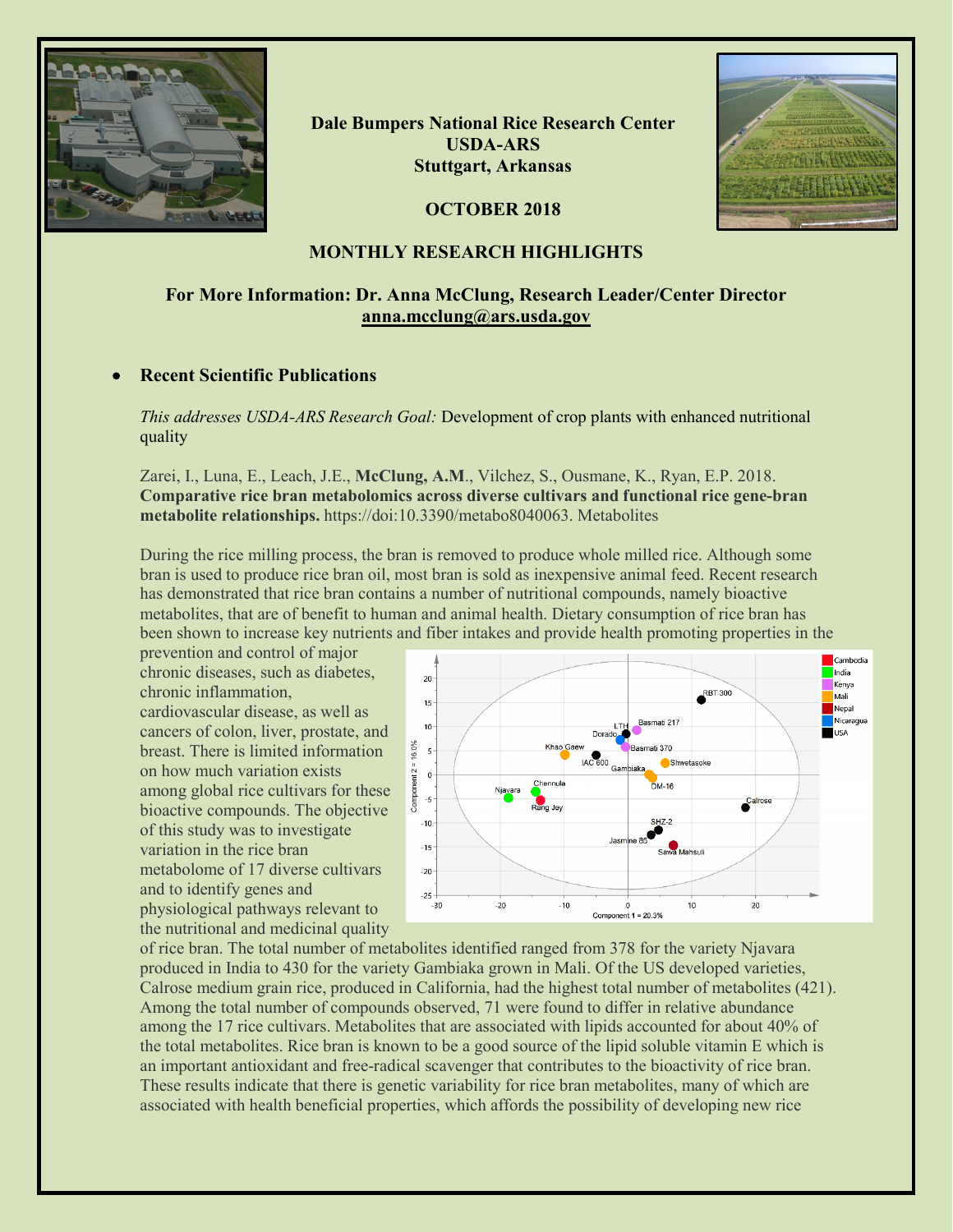cultivars with enhanced nutritional value. (Pictures shows clustering of global rice varieties for different metabolite compounds found in rice bran)

*This addresses USDA-ARS Research Goal:* Enhanced knowledge of existing diversity in crop plant interactions with biotic environmental factors at the molecular, whole genome, and systems levels

Huang, Z., Kelly, S., Matsuo, R., Li, L.-F., Li, Y., Olsen, K., **Jia, Y**., Caicedo, A. 2018. **The role of standing variation in the evolution of weediness traits in south Asian weedy rice (***Oryza spp***.).** G3, Genes/Genomes/Genetics. Early online October 1, 2018; https://doi.org/10.1534/g3.118.200605.

Weedy rice is a problematic weed of cultivated rice around the world. Recent studies suggest that there may be multiple, but independent, evolutionary origins of weedy rice which raises questions about which traits and genes are necessary for its successful evolution. South Asia has the most

diverse weedy rice populations that can be traced to at least three origins, two from the dedomestication of rice cultivars and one from local wild rice. A set of traits advantageous to weedy rice were analyzed to determine the similarities, both genetically and morphologically, between the three weedy groups. Three traits were common among all suggesting that easy seed shattering, red pericarp color, and compact plant architecture are important for weedy rice success in the South Asian environment. Black hull color was common among weeds with wild ancestors and weeds that evolved from cultivated rice group "aus". Two different known candidate genes are likely expressed for weed seed pericarp color and hull color. The characterization of weedy rice groups in South Asia and the associated candidate genes contributes to a better understanding of weedy rice evolution and the



role of ancestral variation of cultivated and wild rice. (Picture shows genetic relatedness of cultivated and weedy rice biotypes.)

#### • **Technology Transfer**

#### **Interactions with the Research Community**

On October 10, 2018, Dr. Dong-Hong Wu, rice geneticist with TARI in Taiwan, presented a seminar Title: "Biology and Diversity of Weedy Red Rice and the Use of Phylogeographical Clustering to Understand and Control its Seed-mediated Contamination in Taiwan: an Update of Results". Dr. Wu was a visiting scientist with us at DBNRRC in 2016 and has made some very interesting discoveries about the weedy red rice problems in Taiwan.

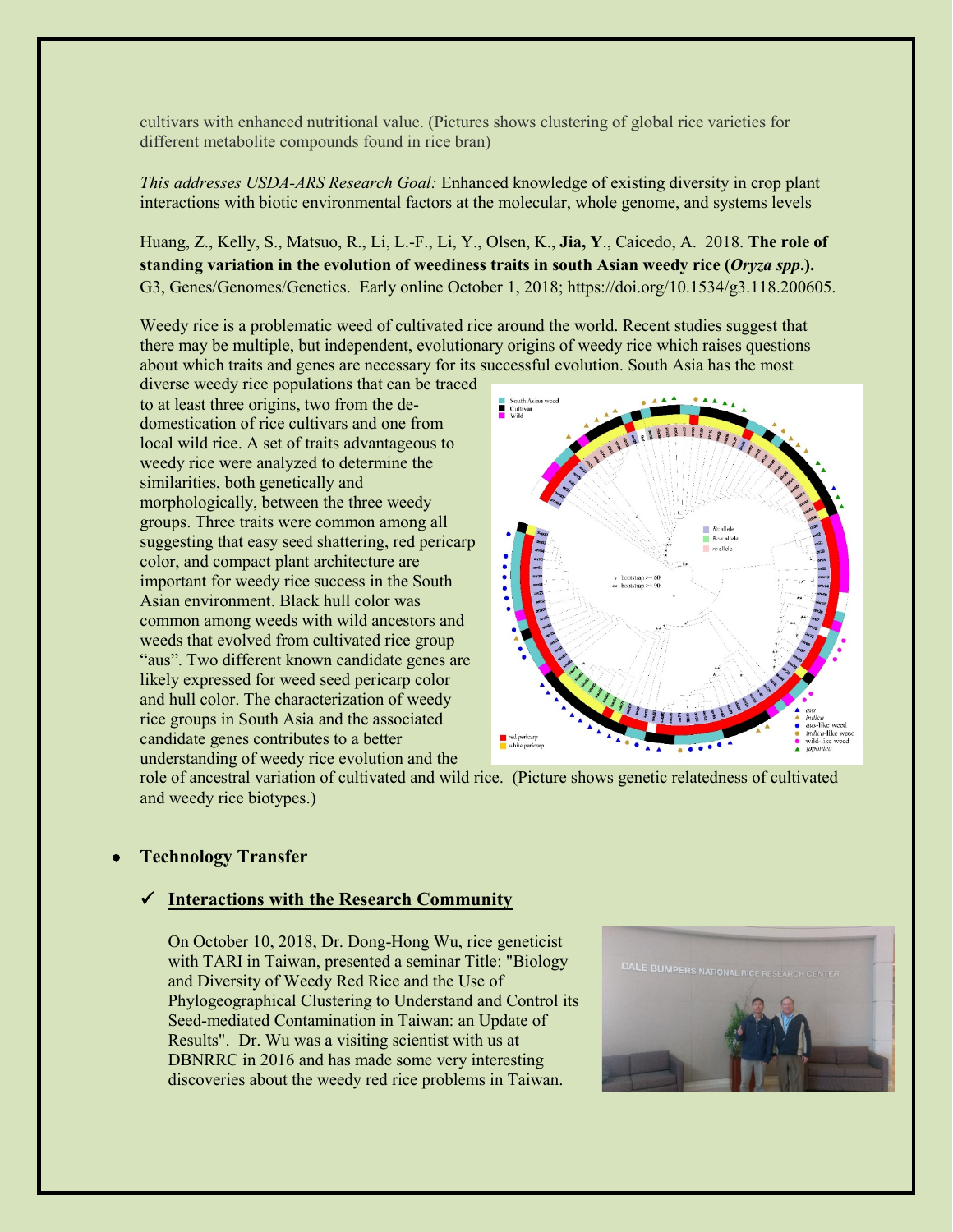Drs. Jinyoung Barnaby, Georgia Eizenga, Shannon Pinson and Jai Rohila attended the 5<sup>th</sup> International Rice Genetics Congress (5IRC) held October 15 through 17, 2018 in Singapore. The 5IRC, was held in conjunction with the 8<sup>th</sup> International Rice Genetics Symposium, with close to 1,500 scientists and specialists from 40 countries attending. The Congress featured over 300 research posters as well as 400 research presentations including invited oral presentations by Dr. Barnaby entitled "Profiles of Rhizosphere Soil Microbial Composition Affecting Methane Emissions", Dr. Eizenga entitled "Identifying Panicle Architecture Traits for Rice Improvement: A Treasure Hunt from Genome-wide Association Studies to QTL Validation, Marker

Development and Germplasm Release ", Dr. Pinson entitled "Genes and Physiological Factors Associated with Natural Variation in Rice Arsenic Concentrations", and a poster presentation by Dr. Rohila entitled "Identification of Genetic Diversity in the USDA-Mini-core and Among Selected Vietnamese Rice Accessions for Seedling Stage Salt Tolerance". The congress covered a broad range of topics of interest to DBNRRC scientists including climate change and environmental sustainability; human health and nutrition including grain quality; physiology of plants including roots; and crop, water and weed management. Topics focused on rice genetics included high throughput technologies



Dr. Shannon Pinson presenting her research

for genotyping, phenotyping and omics; hybrid rice updates; utilizing genome and gene editing; and genetic improvement for yield, and both abiotic and biotic stress tolerance.



USDA-ARS Arkansas attendees (L-R): Drs. Georgia Eizenga, Jin Barnaby, Shannon Pinson, Arlene Adviento-Borbe (Jonesboro, AR) and Jai Rohila